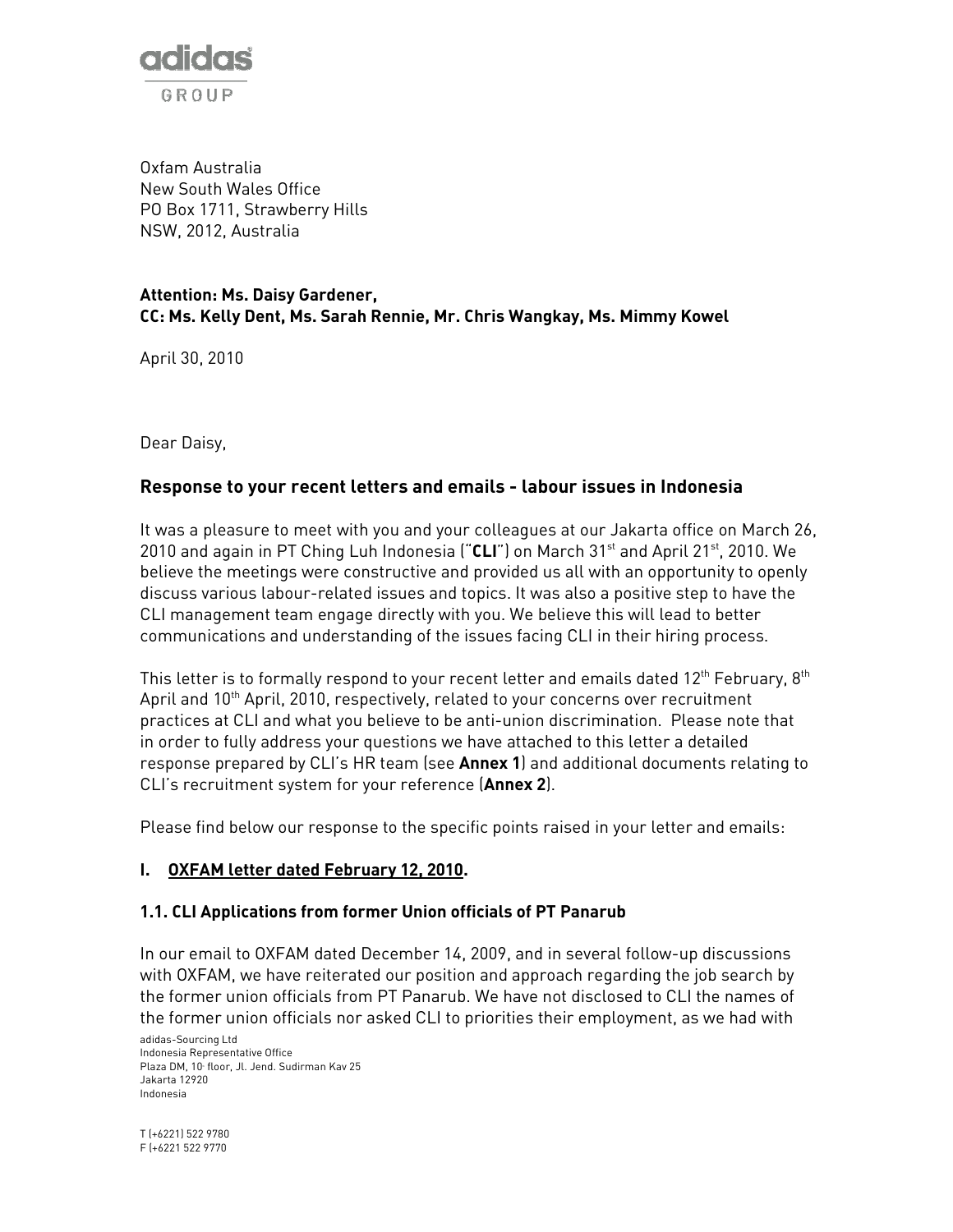

the ex-Spotec workers. We do not believe it is CLI responsibility to deal preferentially with these applications. Given that the trade union status of these ex-Panarub workers has not been disclosed to CLI, it is hard to level a charge against CLI that they have deliberately discriminated against them.

On our part we have continued to check and independently validate the progress of former Panarub union leaders' applications in CLI data base. Below is the status of the applications for individuals named in your email of April 8, 2010 in CLI recruitment data base:

| <b>Name</b>     | <b>Receipt date</b> | <b>Experience</b> | <b>Status</b>                |
|-----------------|---------------------|-------------------|------------------------------|
| Suparjo         | December 23, 2009   | Assembling        | Failed in documentation      |
| Hamdani         | December 24, 2009   | Warehouse         | Waiting List (not processed) |
| Suwandi Hekindo | January 1, 2010     | Warehouse         | Waiting List (not processed) |

As a follow-up, we have contacted **Suparjo** about the status of his application and shared with him CLI's documentation requirements, so that he can re-submits his application with the correct and complete information required by the factory. To place this in context, at any given time there are hundreds of applications listed in the CLI data base which have also failed the documentation requirements. So this is not something exceptional and can not be taken to be an act of discrimination.

## 1.2. CLI Applications from former Union officials of PT Spotec

As we mentioned several times in our past communications, even though adidas is not able to direct any of our contract supplier to preferentially hire any specific individual, including former trade union officials, we still stand by our commitment to monitor the application status of former union officials who are brought to attention to ensure there are no deliberate acts of discrimination by our suppliers.

In our meeting at the adidas office on March 26, 2010 we shared with you, the steps we had followed in monitoring the application status of **Agus Santosa** and other ex-Spotec union officials. Their applications were duly processed by CLI when there was a new hiring round in the Chemical Department in early March, 2010. We took immediate action when we learned that Agus's application has failed and conducted an investigation. At that time, CLI had agreed to re-call **Agus** and other former union officials in a make-up session. However, we then learned that a group of former Spotec workers had lodged a petition letter with CLI opposing Agus's employment. The workers were allegedly disgruntled with their former union representatives, due to deductions that were made from severance payouts during the 2007 PT Spotec factory closure.

adidas-Sourcing Ltd Indonesia Representative Office Plaza DM, 10 floor, Jl. Jend. Sudirman Kav 25 Jakarta 12920 Indonesia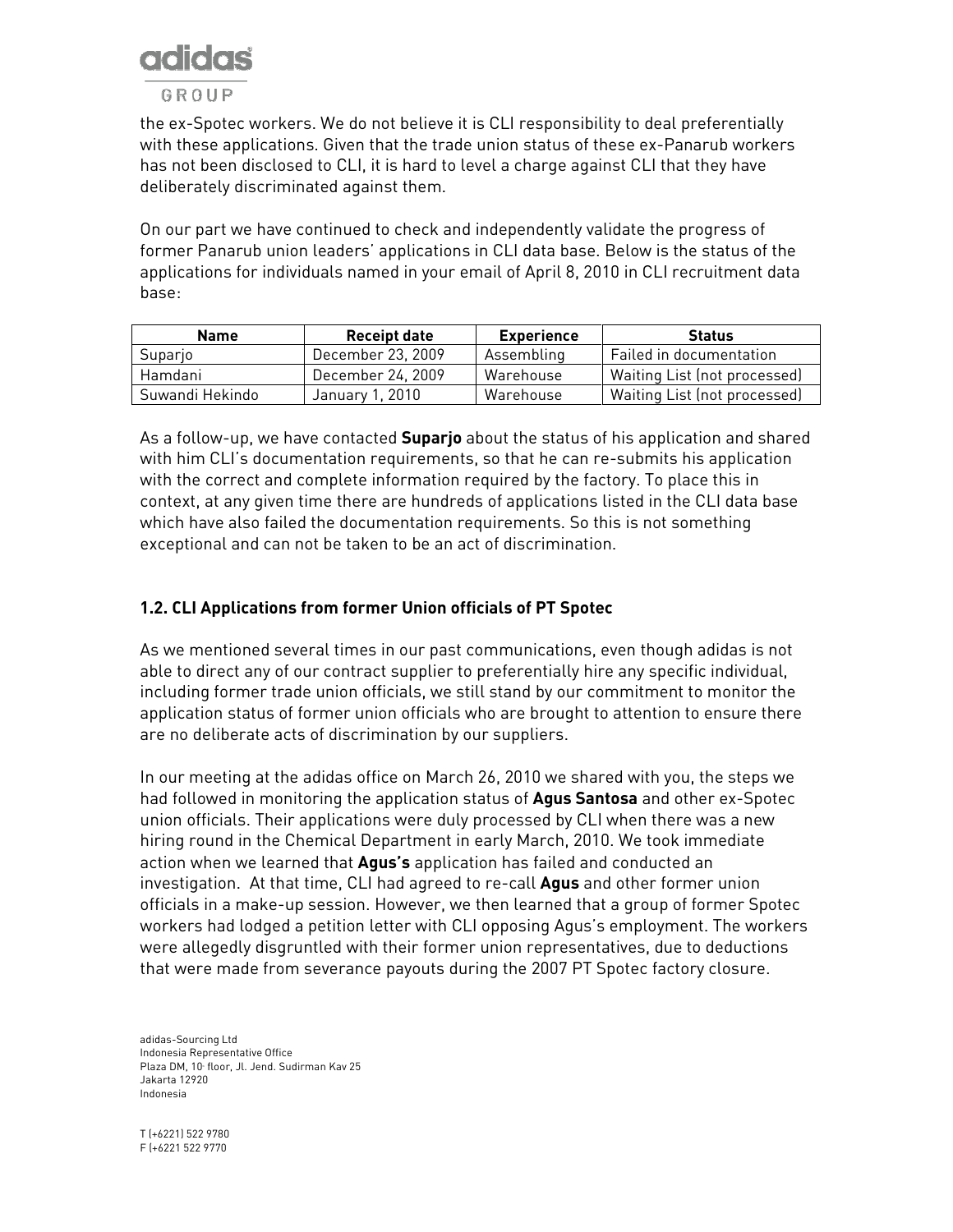# GROUP

On our instruction, CLI carried out investigation to verify the authenticity of the petition and subsequently concluded that the workers concerns were valid. Understandably management was hesitant in proceeding further with the job application, fearing a backlash from their employees. After further discussion with adidas, CLI agreed to the following:

- 1. CLI to facilitate a meeting between **Agus** (and other former Perbupas officials) with the petitioners, in order to address their concerns.
- 2. Once the issue is resolved and the petition withdrawn, CLI will proceed to process Agus and other applications, as per CLI standard hiring procedure.
- 3. adidas will continue monitor to ensure that the recruitment is conducted in a fair and transparent manner.

## 1.3. Information and Online Notification regarding Job Vacancies in adidas' suppliers

We have looked careful into the prospect of having our suppliers post job vacancies online and have concluded that it is not practical course of action if the quality and accuracy of the information demands constant monitoring by adidas - something for which we do not have the necessary resources– or if it requires us to mandate such an approach to all suppliers. We would be happy to encourage them to consider this as an optional channel for communication, but we know that a good number of suppliers are tied to the more localized and time-honored practice of posting job vacancies at the factory gate, or seeking referrals for job applicants from their existing employees.

To give you an understanding of the scale of current recruitment, given the economic upturn we estimate that there are over 3,200 job openings in the footwear and apparel sector (see **Annex 3)** 

## 1.4. CLI's Recruitment Procedure

We have discussed, at length, the subject of CLI's recruitment practices in our recent meetings and we have attached a detailed explanation of their procedure in Annex 1.

## 1.5. Transparency in aptitude tests at CLI

We have reported our findings from the **Ari Maryati's ('Ari'**) investigation in our letter of 30 April, 2009. The investigation concluded that there is no strong evidence to support Ari's claim that she had failed the probation period due to her union affiliation. Ari was given a right of appeal to a bipartite meeting and SBKU union was involved in that process. We had recommended previously that if she feels she has been treated unfairly or discriminated against, then she should bring the case for industrial dispute

adidas-Sourcing Ltd Indonesia Representative Office Plaza DM, 10 floor, Jl. Jend. Sudirman Kav 25 Jakarta 12920 Indonesia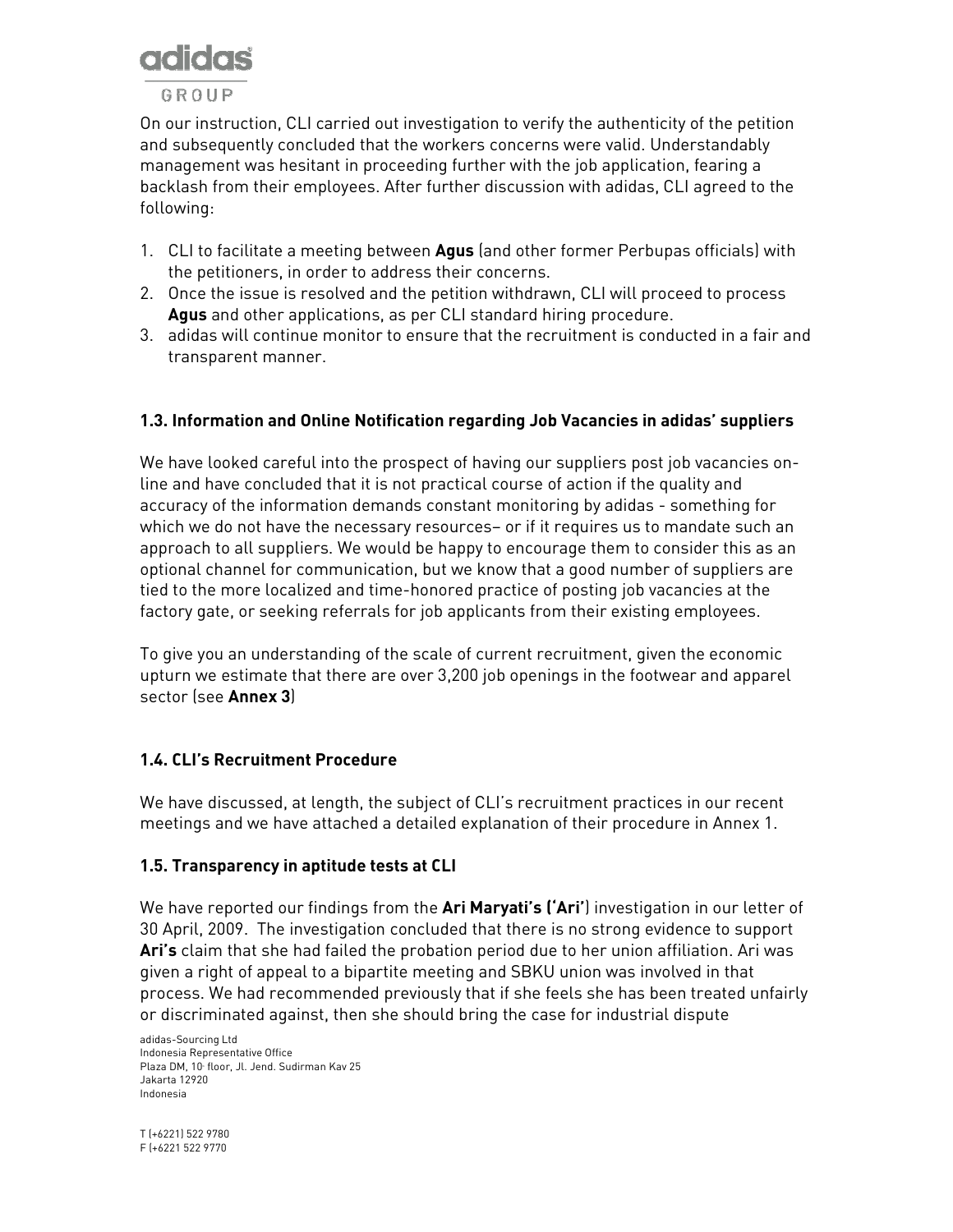

settlement, but we have not heard from her and do not know whether she has acted on our recommendation.

We do not believe Ari's situation is comparable to the case you raised in the letter (i.e. TS' case). In TS' case we found clear evidence from the test record that there was tampering by a supervisor – in order to help his preferred candidates pass the test. It is important to note that in terms of the factory recruitment procedures we can only act where there is clear evidence to support our intervention. If Ari has new evidence to offer (aside from the record of her probation appraisal result) which points to a similar unfair or biased treatment, then we can re-open her case.

#### 1.6. Allegation of discrimination against applicants without local identity cards (KTP)

As you have acknowledged, adidas have already provided a response on the question of ID cards at CLI, but you have added a request that we confirm the exact number of CLI employees who hold local ID card compared those who do not. We are not inclined to spend the time in the factory, utilizing our already stretched resources, checking and verifying this level data. You will be aware that most, if not all, companies in Indonesia require the submission of ID information with their applications; hence we do not have strong grounds to ask CLI to do otherwise. Also, CLI has committed to improve their recruitment system and practice as detailed in the attachment to this letter, including clear criteria and requirements for job applications.

We trust this satisfies your request.

## 1.7. Allegation of bribery at PT Nikomas

We have addressed this case several times in the past communication with OXFAM, in letters and in our direct discussions. Your colleague, Mr. Chris Wangkay, did pass to us a note from Neneng stating that she had paid a bribe to secure employment at PT Nikomas. However, she was unable to furnish any specific information, such as the name of the person who received the bribe, etc. It is not possible for us to launch investigation into a case as serious as bribery without adequate and detailed information.

## 1.8. Investigation into Suparjo ("Parjo") at PT Alaska

We have shared with OXFAM the findings from our past investigations and there is very little more we can add. We remain in contact with Parjo and have responded to his query about the status of his applications in CLI. We also urged him to send applications to other adidas suppliers, where there are current openings.

adidas-Sourcing Ltd Indonesia Representative Office Plaza DM, 10 floor, Jl. Jend. Sudirman Kav 25 Jakarta 12920 Indonesia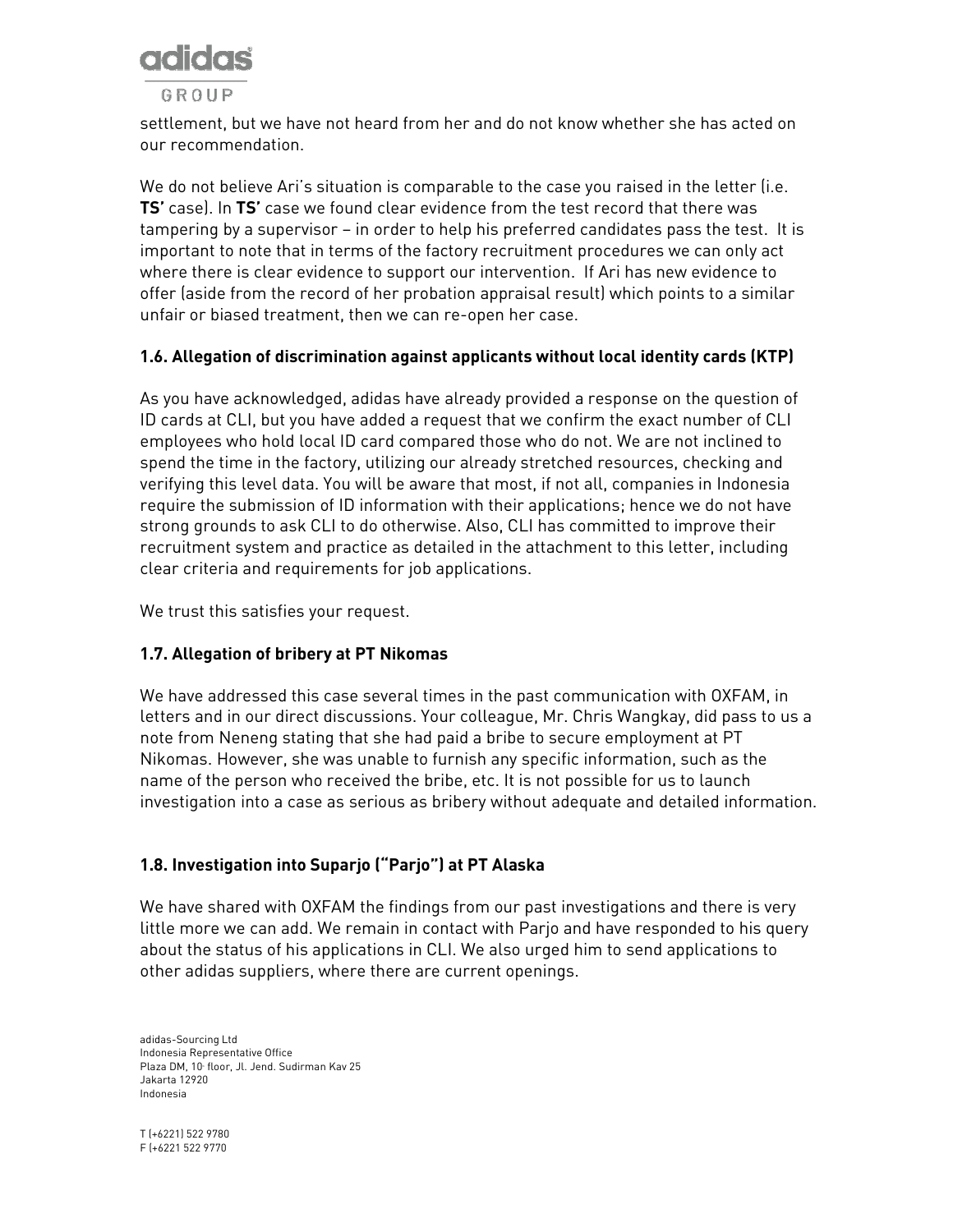

## 1.9. Violations of the FLA Code and adidas Workplace Standard

As a founding member we are fully aware of our obligations to the FLA. Our compliance programme is reviewed annually by the FLA to confirm that our practices accord with their requirements, including investigations into any breach of the FLA code provisions by our suppliers.

#### 1.10. Re-instatement of Kosnan, SBGTS union leader at PT Panarub

We also very much welcome the Industrial Court ruling which instructed Panarub to reinstate Kosnan. Panarub has duly reinstated him to full employment. Contrary to your claim that we did not take a pro-active role in the case, we were in fact very active 'behind the scenes'; we spent a considerable amount of time and effort to monitor and investigate, but as is our policy we did not directly intervene, or interfere, given that there were legal proceedings. We did however secure an undertaking from Panarub not to contest the ruling, if the outcome was not in their favour.

#### II. OXFAM email dated April 8, 2010

#### 2.1 Ex Spotec and ex Panarub Union leaders

Please see our response in Sections 1.1 and 1.2 above.

#### 2.2 Mapping out next steps to ensure a fair process

When we meet on 26 March, 2010 we openly discussed the specific cases which OXFAM had raised regarding employment opportunities for former trade union officials from PT Spotec and PT Panarub. We acknowledge that CLI hiring procedures had flaws and to date had been poorly implemented. We also shared with you our incredulity at decision taken by CLI to screen workers for job positions based on their height, which was clearly discriminatory in the case of Agus. However, we do not share the notion, nor do we see evidence (as described earlier), of any discrimination directed against the applications lodged by former union officials from PT Panarub.

The following are our respond to the below points raised in your letter:

#### Clear steps for how the individual cases of discrimination will be brought forward to CLI and then followed up through a fair and transparent process

Despite hesitancy from CLI to process the applications of the former Spotec union officials, who are the subject of a petition from their workers, we have convinced CLI that they should provide an opportunity for Agus and other former SBGTS officials to resolve

adidas-Sourcing Ltd Indonesia Representative Office Plaza DM, 10 floor, Jl. Jend. Sudirman Kav 25 Jakarta 12920 Indonesia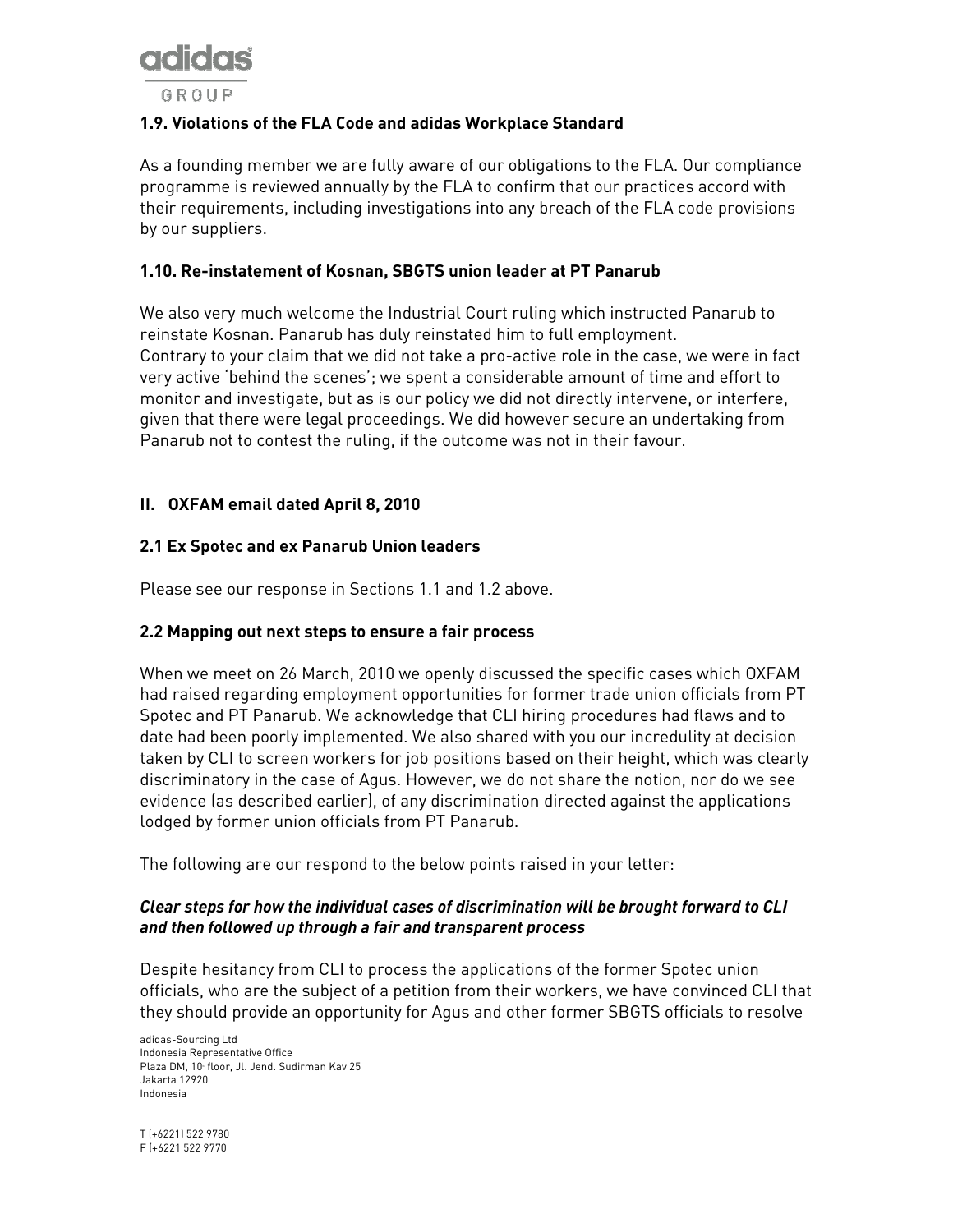

these concerns by the meeting with the petitioners. If we can overcome this hurdle, then the applications can proceed in a fair and transparent way.

#### A clear process for how those union leaders who are already in the database will be contacted about new positions

CLI recent internal assessment found that the FIFO system in their database was not always consistently being followed. Therefore, as part of their efforts to improve the overall recruitment system and practice, CLI had agreed to 'clean up' their database from January 2009 (as cut off date), where all applications which yet to be processed will be prioritized in next hiring round.

We have checked and located the applications of the individuals listed in your email dated April 8, 2010 in CLI database. If CLI implement their commitment above, we are hopeful that those individuals will be called for interview in the coming hiring rounds (although not necessarily the first one). Please note that CLI plans to start a new hiring round in the second week of May 2010.

We will closely monitor their applications to ensure FIFO principles will be strictly followed by CLI.

#### Clearly articulate changes to the recruitment process at CLI to ensure that applicants are processed in a fair and transparent manner

CLI has reviewed, revised and improved their recruitment process, as detailed in an Annex to this letter.

#### New job openings in adidas suppliers in the area will be distributed by adidas to the unions SBGTS and SBKU. A copy of applications submitted to other adidas suppliers will be given to adidas. We expect adidas will then ensure that these applications are handled in a fair and transparent manner.

We enclosed with this letter the most update vacancies in adidas suppliers (Annex 3). Please be informed that we have shared the list in advance to SBGTS (via Agus) and later to SBKU as per OXFAM request above.

Given the size and scope of our compliance work in Indonesia, which extends to over 50 factories, and our recent loss two of key team members - one due to resignation and the other, tragically, due to illness - we are severely constrained in our resources. It is therefore important for OXFAM to understand that we can not mirror the process that has taken place in recent years at CLI. In other words, we will not be able track individual job applications across all of our suppliers. We will however respond to

adidas-Sourcing Ltd Indonesia Representative Office Plaza DM, 10 floor, Jl. Jend. Sudirman Kav 25 Jakarta 12920 Indonesia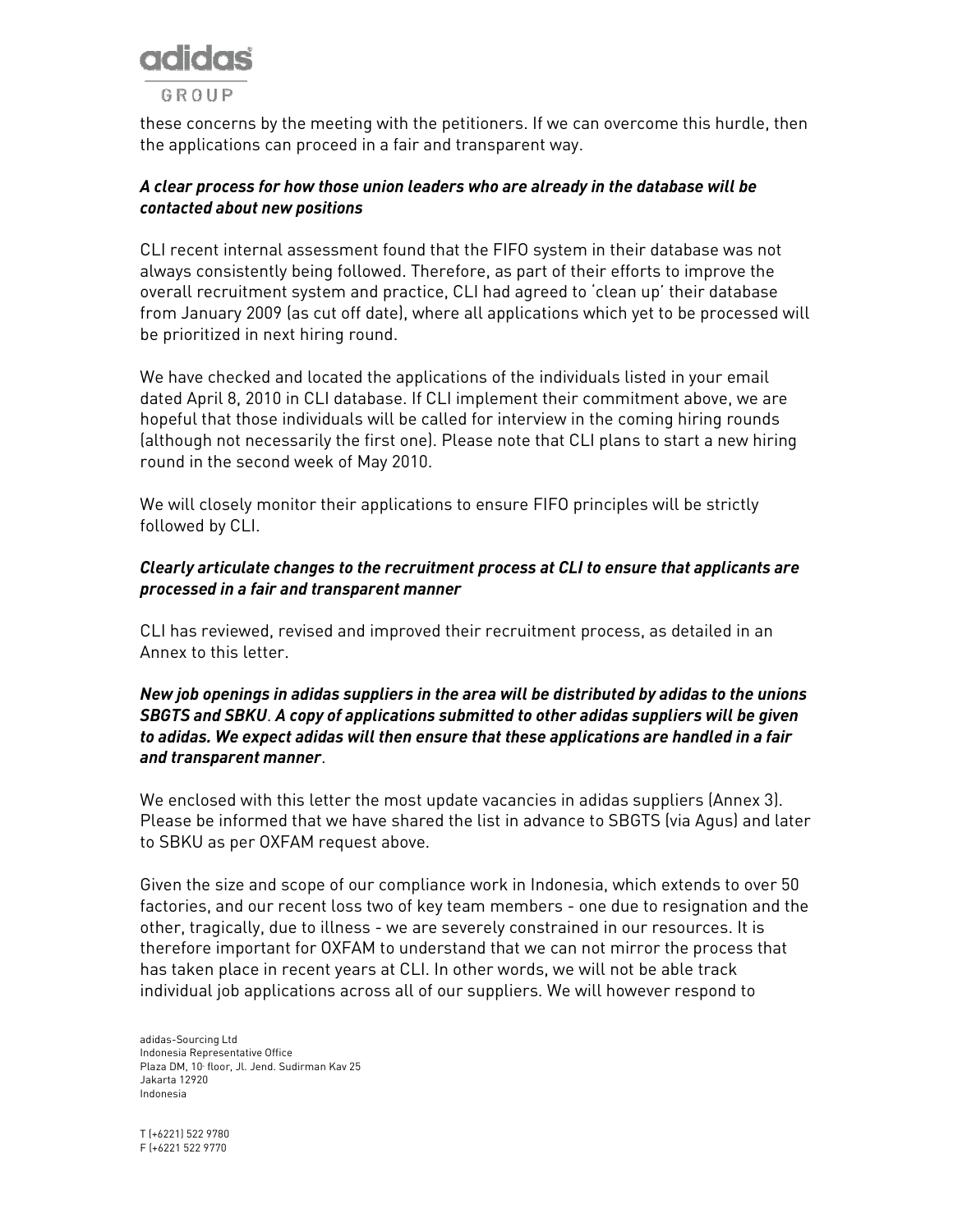

specific cases raised by applicants, where there is clear evidence of discrimination or unfair treatment.

#### 2.3 Claims of intimidation and harassment by local groups

In our recent meeting in CLI factory, CLI management team explained to OXFAM how they have tried their best to balance the interests of different stakeholders in their recruitment process. Despite being a new investor, without a past history or relationship with the former Spotec management, CLI committed to adidas to prioritize former Spotec workers in their hiring process. In parallel with this, CLI also made undertakings to the local villagers to offer them employment opportunities.

CLI's engagement with the local villagers has been a difficult one, and the villagers have continued to demand more local *quota* in terms of jobs. To back their demands there have been at least 3 occasions where the local villagers have held demonstration in the factory, causing property damage. Moreover, there were numerous reports from CLI employees (such as skill testers and line leaders) who have been the subject of threats and intimidation from local villagers.

In order to better manage the situation, CLI has involved the local authorities in their negotiations with the villagers. We understand that in their most recent agreement, CLI has committed to allow roughly 20 % of new hiring to came from the local community.

You mentioned in the letter that OXFAM is at loss to understand why this happen to CLI, and did not happen in Spotec previously. To put this perspective, we believe there is huge difference between the past operations and a newly opened factory. We seen similar situations in other places when there have been new start-ups.

We concur with you that CLI needs to improve their hiring practices, and CLI is duly committed to do so. Needless to say, it is in CLI best interest to find the most qualified applicants, however they also need to strike a balance with other interests which might affect or disrupt their operation. As part of their improvement efforts, CLI has tried to streamline the hiring process through different channels (open/public applications, referrals and local villagers) and set out clear criteria and steps for each. This will help to create a more fair and transparent process for everyone.

For further information please see Annex 1.

#### 2.4 FOA Protocol

We are committed to continue our role (as brands representative) in the negotiation process with the Trade Union in the development of FOA protocol. Despite recent

adidas-Sourcing Ltd Indonesia Representative Office Plaza DM, 10 floor, Jl. Jend. Sudirman Kav 25 Jakarta 12920 Indonesia